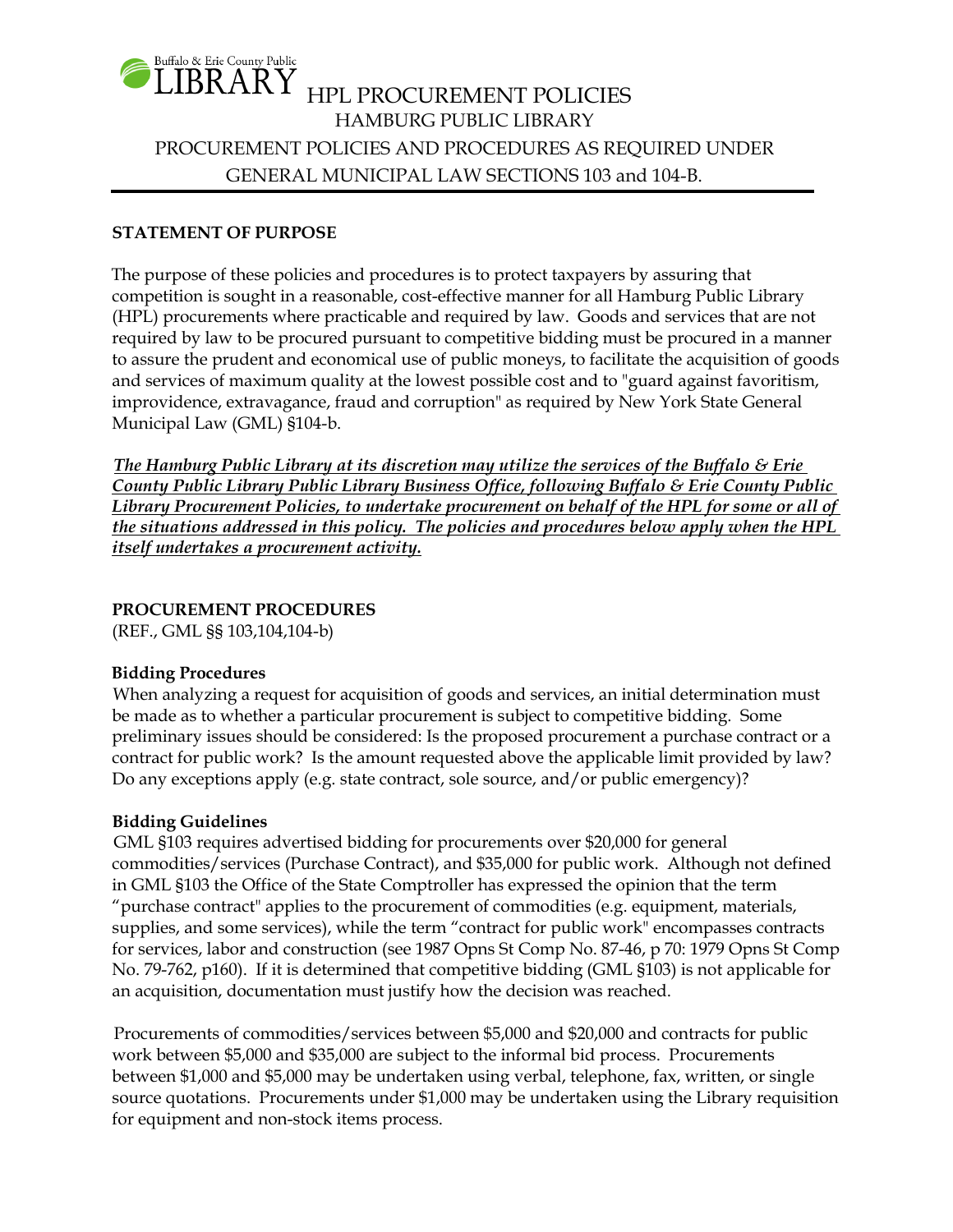Consideration must be given to acquisitions made of the same or similar items over the course of the fiscal year where the aggregate value may exceed the competitive bidding threshold. Orders that may exceed \$5,000 over the course of the year must follow the informal bid process unless those purchases are made off current available County, State, Federal or other Municipal contracts or for other reasons bidding is not practical. Multiple purchase orders to one vendor will be allowed if that vendor has an existing Contract with the HPL covering said purchases. All others need to comply with the applicable procedures herewith.

# **Formal Competitive Bid Process**

On purchases of \$20,000 and greater for commodities/services, and contracts for public work greater than \$35,000, the formal sealed bid process must be used. Bid specifications are prepared by the requesting unit and the HPL Director. Each formal bid is advertised in a newspaper with a circulation of 1,000 or greater covering the HPL's chartered service area. In addition, all formal bids are advertised on the Internet and can be downloaded by interested parties and prospective bidders accordingly.

In determining the necessity for competitive bidding, the aggregate amount to be expended in a fiscal year for an item or commodity to be purchased, or for the same type or similar public work, must be considered. It is established that the purpose of the bidding statutes may not be frustrated or avoided by artificially splitting or breaking up contracts into lesser agreements, or entering into a series of agreements, for sums below the bidding limitations. As a general rule, items or work of the same or similar nature which are customarily provided by the same vendor or contractor should be treated as a single item for the purposes of determining whether the dollar threshold will be exceeded (see, e.g.,1992 Opns St Comp No. 92-46, p115).

#### **Informal Bidding Process**

Purchases of commodities and/or services between \$5,000 and \$20,000 and contracts for public work between \$5,000 and \$35,000 will be procured by the HPL's Director using bids first obtained from three sources where practical. Deviations from this policy must be approved by the Director in writing, which shall become part of the purchase documentation. Purchase requisitions and/or inquiry bid files or items within this threshold will include a notation indicating the names of at least three vendors who were contacted, the name of the individuals quoting for the firm, the date contacted, and the prices quoted by the vendors. A contract award will be to the lowest responsible bidder. Informal bids may be sealed (written), facsimile (fax), or telephone quotes at the Director's discretion. Any exceptions to this process must be documented pursuant to the *Responsibilities/Exceptions* section of this policy.

#### **Special Purchase Situations**

In other instances where it is determined competitive bidding is not required, such as emergencies, sole source procurements, or professional services, written justification must be attached to the file. The following is a description of procedures for making these types of procurements.

Sole Source (No-Bid) Contracts: When circumstances are presented to the Director, which serves the public interest indicating valid reasons that a request can be met by only one qualified vendor, the Director may waive the bidding requirement. Goods and services, which may be procured from only one source, are defined as "sole source" items. It is important to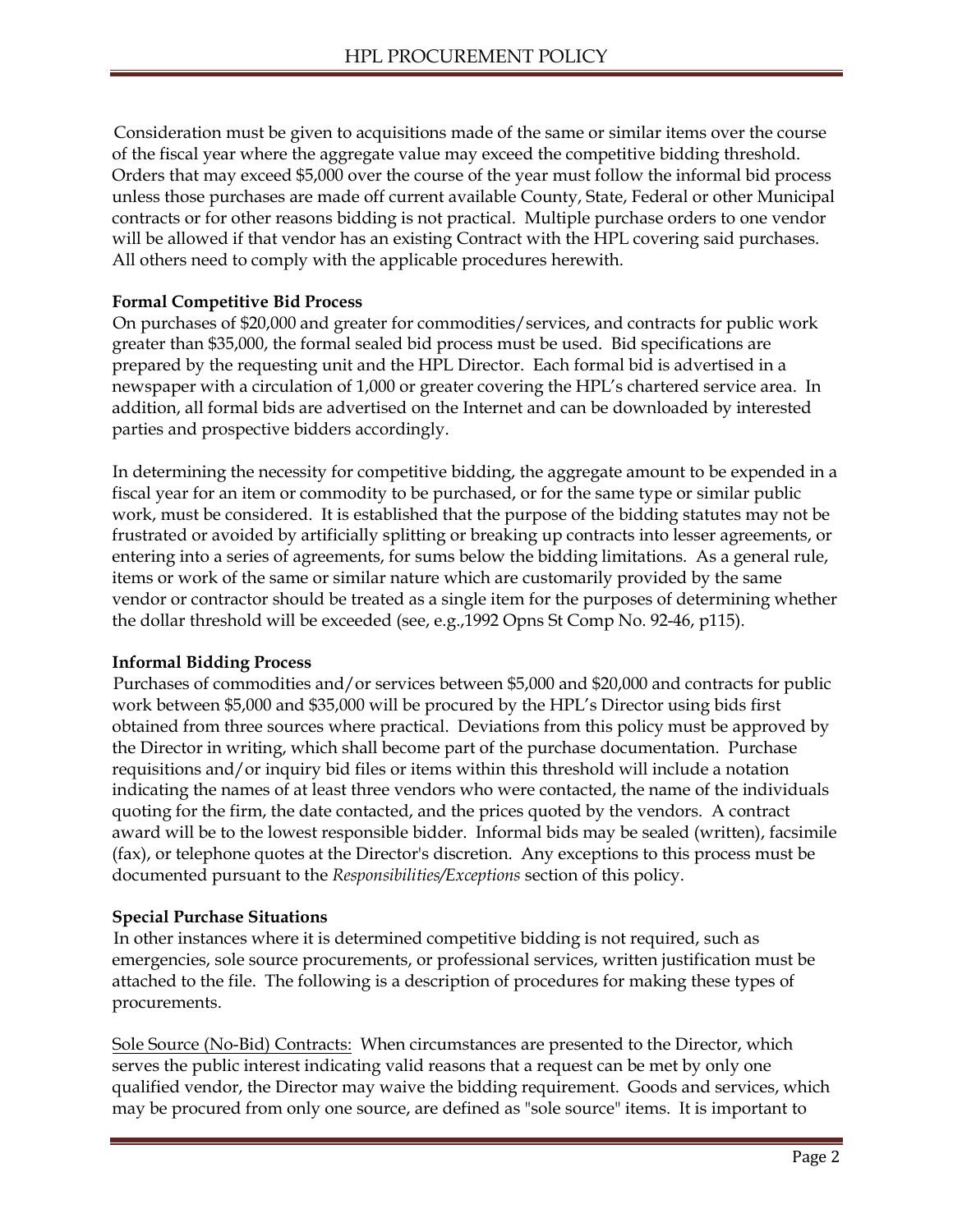note that there must be a single supplier of the item or service and there are no substantial equivalents. Sole source situations generally exist when an item is manufactured by only one firm, and a vendor has the exclusive franchise or distributorship for an item.

To initiate a sole source purchase, Director's staff must be confident that conditions exist in the marketplace such that the requested goods or services are available from only one supplier and no substantial equivalents exist. In making these determinations, the Director will document the unique benefits to the HPL of the item or service as compared to other products available in the marketplace. (See, gen.,1988 Opns St Camp No. 88-35, p 65)

Even though there is only one source of supply, the Director's staff must still obtain a quotation for the vendor. Upon receipt of the properly executed quotation (written, fax, e-mail), the staff will then proceed to write the purchase order.

Since market conditions change over the years, a previously substantiated sole source may find new entrants to a formerly monopolized market. All sole sources should be verified. It can be a situation where the staff knows the marketplace has changed or it simply may be the need to verify the marketplace has not changed. It is understood that the mere likelihood that only one firm will bid is insufficient to justify sole source procurement. {1983 Opns St. Comp. No 83-124, p156)

Emergencies: GML 103(4), provides that purchases may be made without competitive bidding in the event that a public emergency arises due to an accident or other unforeseen occurrence. Emergencies do not include situations caused by a lack of planning on the part of the HPL unit. While it will be the HPL unit that requests an emergency purchase, the HPL Director with approval of the HPL's legal counsel will determine if it qualifies as an actual emergency. HPL legal counsel will determine if the statutory criteria are met on a case-by-case basis. If approved, the HPL's Director may issue an emergency declaration.

When circumstances support an emergency procurement, the requesting unit must submit the required written emergency declaration for the HPL Director or his/her designee. The requesting unit and/or Director's staff must then locate a source for the required goods or service. The goal must always be to obtain the lowest price from the vendor who can best meet the delivery requirements. If the item is included in a HPL and/or Buffalo & Erie County Public Library or Erie County contract listing, the contract vendor should be contacted first. Once the sources and price have been established, an emergency purchase order will be processed. It should be noted that in the event of a contract for services, the emergency contract will not exist for a term beyond the reasonable limits of the existence of the emergency situation. Similarly, in the case of an emergency involving the acquisition of commodities, the quantity acquired will be no more than needed to address the emergency situation at the time.

The procurement procedure will be the same as a routine informal or formal bid except that advertising and bidding is not required. The purchase order must state "Emergency purchase approved by (Name), HPL's Director." A copy of the HPL Director's written emergency declaration must be attached to the purchase order.

Professional Services: Professional, technical or consulting services are not the type of services which may properly be the subject of competition based solely on the compliance with the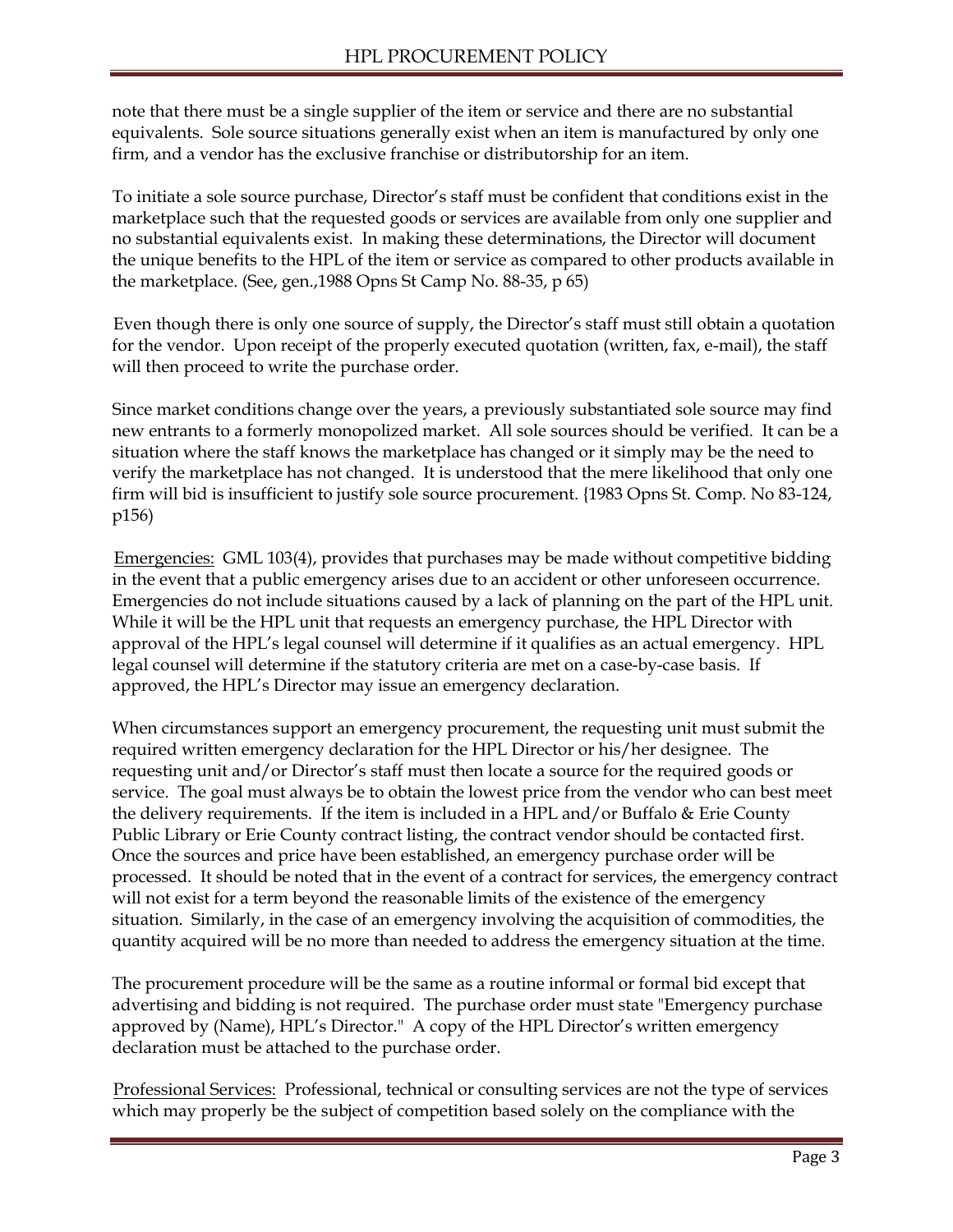objective, uniform standards of the bid specification, pursuant to a bid being awarded to the lowest responsible bidder. The determination of whether the professional service exemption is applicable must be made on a case-by-case basis, examining the particular services needed. Generally professional services include, but are not limited to, the specialized expertise of interpreters, consultants, attorneys, engineers or architects.

Contracts for professional, technical or other consultant services having a value of \$20,000 or more are procured by the use of Requests for Proposals (RFP). The HPL Director's staff, subject to the review and approval of the Director, shall advertise the Request for Proposals (RFP), and designate a committee of three to review the proposals and choose a vendor. RFPs are distributed to interested parties and are advertised on the Internet and can be downloaded by interested parties and prospective proposers accordingly. Though not required, the HPL may also advertise in trade publications. The review committee or staff designee will select a vendor from the responses received and create a proposal to submit to the HPL's Director for review and recommendation to the HPL Board of Trustees, which upon review and by Resolution may provide approval to contract.

Contracts for legal counsel and professional, technical or other consultant services related to the HPL legal issues having a value of \$20,000 or more shall be subject to review by the HPL's Director/Manager, who may utilize an RFP process or submit written justification for the contract which shall be reviewed by the HPL's Board of Trustees, which upon review and by Resolution may provide approval to contract.

Contracts for professional, technical or other consultant services having a value of less than \$20,000 shall be subject to review and approval by the HPL's Director, who may, within the limits of the appropriations provided therefore, contract for said services.

True Lease: Leases for real property shall not be considered a purchase or contract. True lease agreements are neither purchases nor contracts for public works and, thus, are not subject to competitive bidding under GML 103 (Exley v Village of Endicott, 21NY2d 426, 434 NYS2d992). Lease agreements require the HPL Director's authorization before any procurement activity can begin. Documentation for the leasing versus purchasing decision should be made and should include a cost benefit analysis. Final approval to authorize entering into a lease with an annual value of under \$20,000 shall be by the HPL Director. Final approval to authorize entering into a lease with an annual value of \$20,000 or more shall be by Resolution adopted by the HPL Board of Trustees. The competitive bidding statutes cannot be circumvented by casting an agreement which is truly a purchase or a contract for public work in terms of a lease.

Insurance: Insurance requirements for vendors are to be reviewed and approved by the HPL's legal counsel on a periodic basis. The purchase of insurance is to be conducted through the HPL Director or her/his designee in consultation with the HPL's legal counsel.

Second Hand Equipment acquired from other government agencies: The requesting HPL unit must have approval from the appropriate outside government official as well as budgetary approval from the Director before the purchase of surplus and second hand supplies, material or equipment is initiated. The HPL Director will verify that the purchase price is fair through market price comparisons via industry publications and other procurement sources. Competitive bidding is not required according to GML §103 (6) (21 Opns St comp, 1965, p 615).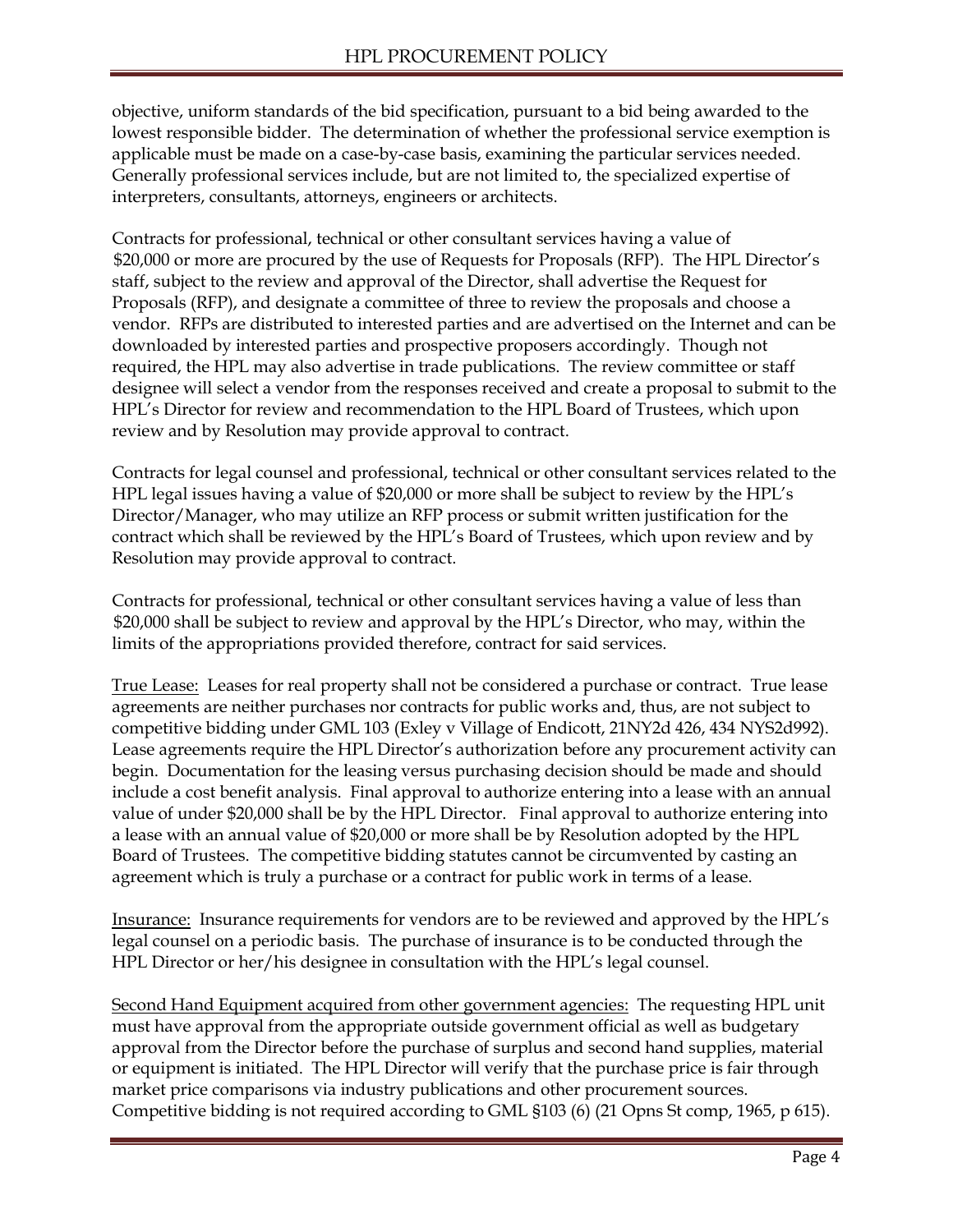#### **Single Source Purchases (\$1000 to \$5000)**

For purchases between \$1000 and \$5000, the HPL Director has the option to award a purchase order to a single source vendor, usually recommended by the requesting unit. It is the Director's responsibility to ensure that the purchase price is fair through price comparisons from available sources. If there is reason to believe that the price quote is not within an acceptable range for the product or products in question, the Director may request an informal quote or bid using the Informal Bidding Process.

#### **Exempted from GML 103, 104-b**

Procurements from Industries for the Blind or Industries for the Disabled (NYSID – See also State Finance Law, §162), New York State Correctional lndustries (CORCRAFT – See also Correction Law, §§ 184,186), and Federal, State, or Local contracts are exempted from GML 103 competitive bidding and GML 104-b purchasing policies. Although General Municipal Law exempts these types of purchases from the requirements of written or verbal quotations, use of the exemption must be documented with relevant information and/or copies of Federal, State or Local contracts.

Further, procurements utilizing cooperative purchasing agreements created by the National Cooperative Purchasing Alliance, US Communities, The Cooperative Purchasing Network, Connecticut Consortium Cooperative Purchasing, National Association of State Procurement Officials (NASPO), National Joint Powers Alliance, National Inter-Government Purchasing Alliance, and the National Purchasing Partners (NPP) to provide materials, equipment, supplies or services may substitute for the GML 103 competitive bidding and GML 104-b purchasing policies described herein. Requirements of section II.e.3, professional services, may also be waived by use of such cooperative agreements.

#### **Responsibilities/Exceptions**

The Director is the responsible Purchasing Agent for the HPL. The Director and HPL staff are responsible for following the policies and procedures described herein and all relevant laws as they pertain to competitive bidding. (GML  $$104-b (2)(f)$ ). If an award is made to a vendor other than the lowest price offered, written documentation stating the basis for such award and a justification that the award is in the best interest of the HPL, must be provided to and retained by the HPL Director.

#### **Updating Policies and Procedures**

The HPL Board of Trustees shall review this policy and procedures at least annually and shall solicit comments from the HPL Director (GML §104-b (3),(4)).

#### **Unintentional Failure to Comply**

The unintentional failure to comply with the provisions of GML 104-b shall not be grounds to void action taken or give rise to a cause of action against the Hamburg Public Library or any officer or employee thereof. (GML §104-b (5))